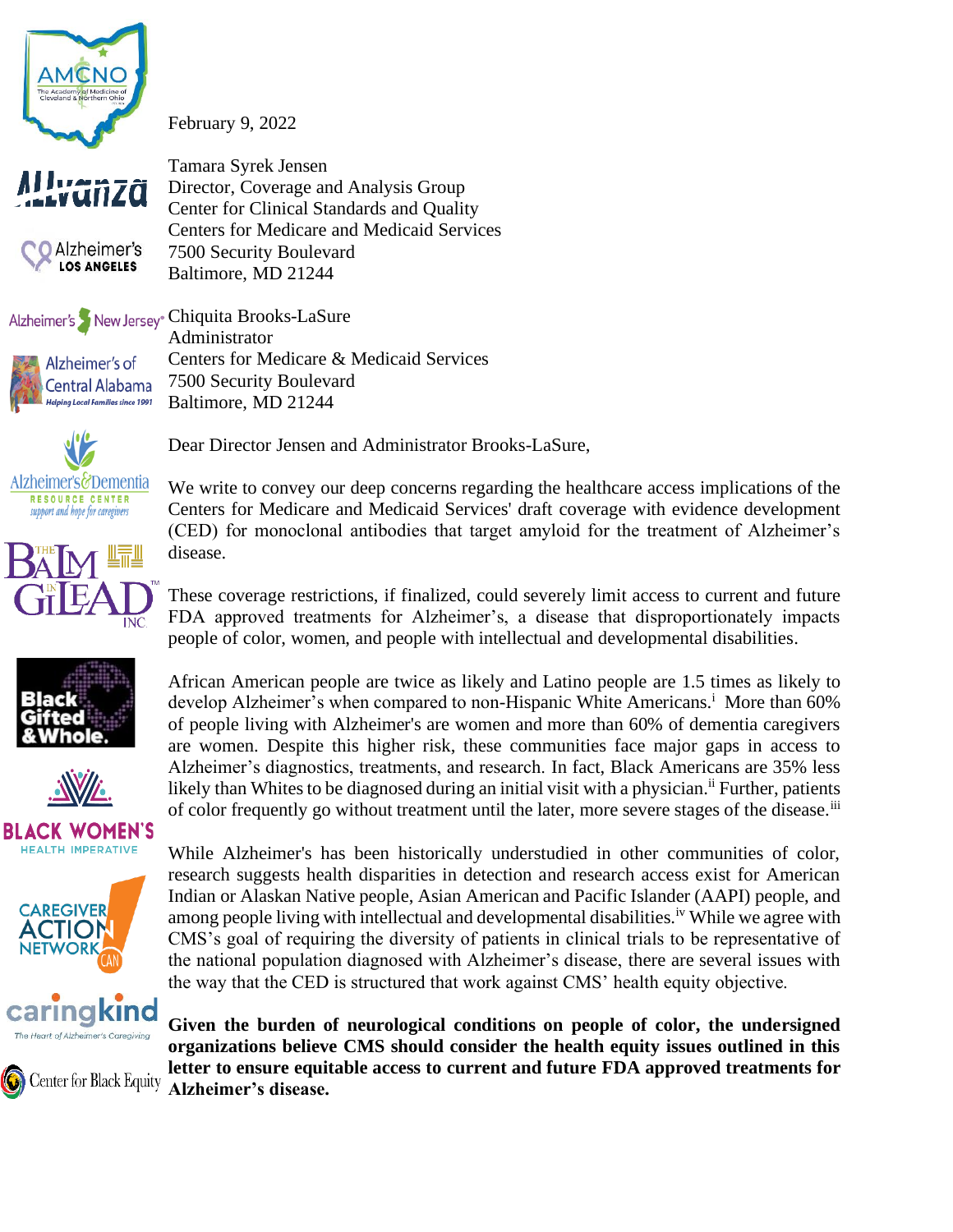

## **Safeguarding Innovation**











**HEALTH EQUITY COLLABORATIVE** 













CMS's decision, if finalized in its current form, could hinder innovation in a therapeutic area that addresses an area of high unmet need for older Americans. By refusing to cover *any* monoclonal antibody treatment targeting amyloid plaque, CMS could deter future investments in all such therapies, including several that have already shown promise in initial clinical trials.

## **Defining Representativeness**

The CED does not adequately define its requirement for clinical trials for anti-amyloid treatments to be "representative of the national population diagnosed with AD (Alzheimer's Disease)." Given long-standing health disparities, detection and diagnosis of Alzheimer's and other dementias among people of color has lagged non-Hispanic White Americans.

An analysis of 2006 Medicare claims data found that older African Americans and Latinos were more likely than Whites to have a diagnosis of Alzheimer's disease. Rates were 14% for Hispanics, 13% for African Americans, 10% for Whites, 9% for American Indians or Alaskan Natives, and 8% for Asian American and Pacific Islanders. Further, prevalence rates based on diagnosis codes may reflect varying levels of underdiagnosis across populations. For example, an analysis of Health and Retirement Study data has found that among those with cognitive impairment, 46% of Whites over age 55 had been told by a physician that they had a memory-related disease, compared to 34% of Hispanics and 34% of African Americans.<sup>v</sup>

To ensure equitable access to FDA approved treatments, CMS must provide clarity in how it will exist in current surveillance data for people at risk for and/or living with Alzheimer's and other dementias. This is especially true for subpopulations that have traditionally been understudied in the Alzheimer's field.

#### **Reliance on Randomized Controlled Trials**

CMS's decision to restrict coverage of all monoclonal antibody treatments for Alzheimer's to participants enrolled in qualifying randomized controlled trials (RCT) will severely limit coverage to individuals with access to traditional clinical trial sites.<sup>vi</sup> This poses major challenges given the severe underrepresentation of people of color in traditional RCTs. Historically, just 1.2% of clinical trial participants for new Alzheimer's drugs have been African American, 5.6% Hispanic, 4.4% Asian, and just 0.9% other or multiracial. $v<sup>u</sup>$ 

The eligibility criteria used to determine who qualifies for enrollment in traditional RCTs disproportionately exclude people of color at greater risk of Alzheimer's disease and other dementias. For example, a recent analysis found that 60% of Alzheimer's trials funded by the National Institute on Aging (NIA) have at least one research exclusion criteria that could disproportionately affect African American and Latino participants compared to non-Hispanic white participants. Further, this analysis found that 55% of NIA funded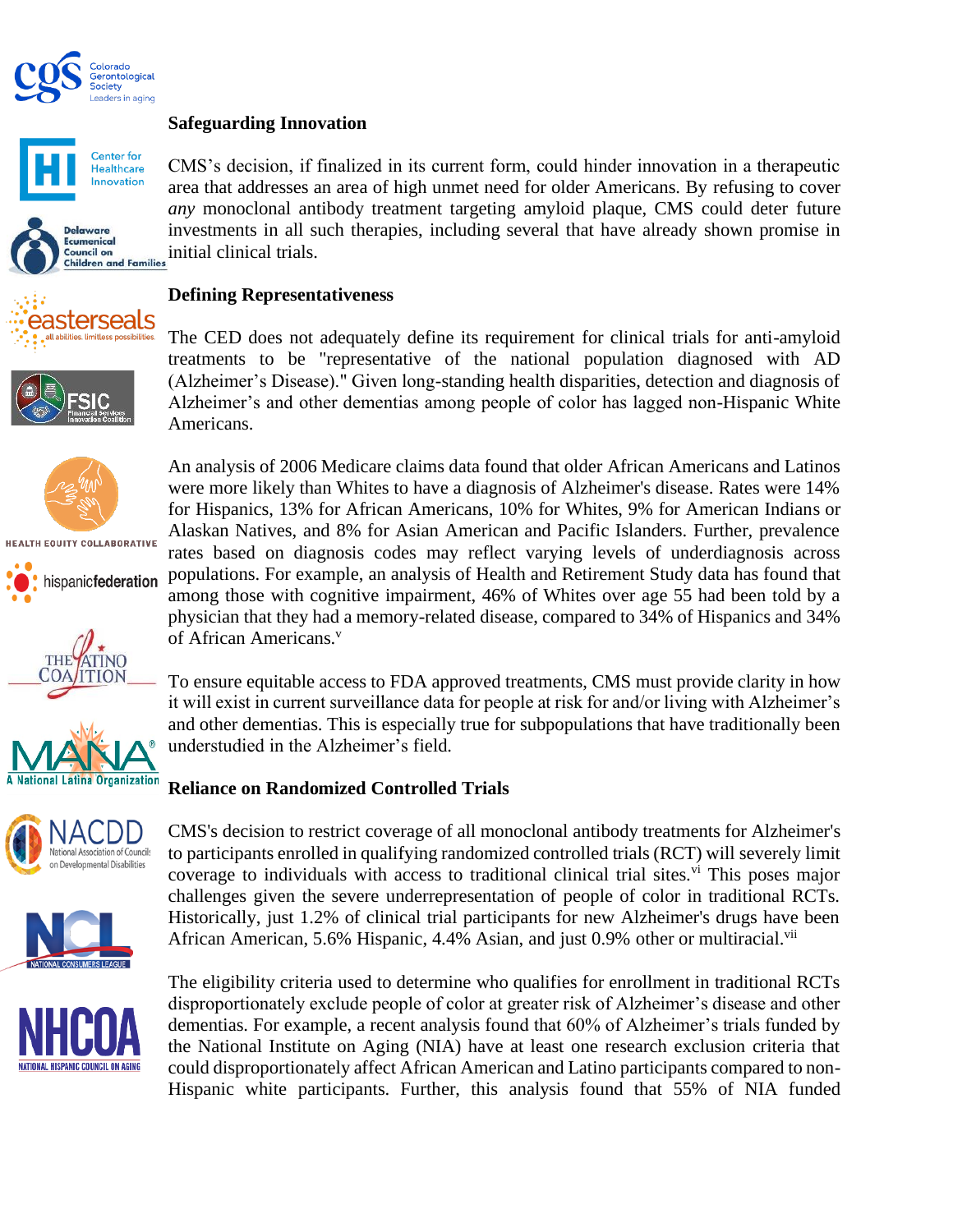



















**UsAgainst** Alzheimer's

Alzheimer's trials are "English only" — effectively shutting out the 7% of Americans who don't speak English and the roughly 8% of Americans who speak English less than "very well," according to the U.S. Census.<sup>viii</sup>

Limiting clinical trials to hospital-based outpatient facilities could limit the accessibility of CMS trials to traditional academic medical centers and institutions that have dismal track records of engaging and recruiting underrepresented communities into Alzheimer's research. This requirement limits options for individuals who seek care at neighborhoodbased community health centers and smaller, rural hospitals that serve populations with lower socioeconomic status. In fact, according to an analysis of the geographic placement of NIA funded Alzheimer's Disease Research Centers (ADRCs) by researchers at the University of Wisconsin, access to these marquee research sites "skews toward the most wealthy neighborhoods."<sup>ix</sup> Further, a recent study found that just one-third of site personnel based in academic medical centers and community hospitals are representative of minority populations compared to nearly half of personnel in dedicated sites and private practices.<sup>x</sup>

Experts in healthy aging and health equity have outlined several innovative trial designs, including pragmatic trials, that could expand access to FDA-approved therapies while enabling rapid evidence collection on clinical benefits across clinical care centers and collaborative networks.<sup>xi</sup> For example, the integration of practice-based research networks (PBRNs) should be considered given their track record of integrating community-based stakeholders and health providers into the research process and their reach into communities traditionally underrepresented into research. As of August 2020, there are 185 PBRNs registered with the Agency for Healthcare Research and Quality PBRN Resource Center.<sup>xii</sup>

Innovative and forward-looking clinical trial designs must be considered to overcome the challenges outlined above and CMS should allow options beyond the traditional RCT to ensure equitable access to FDA approved therapies.

# **Excluding People with Chronic Conditions**

We also urge CMS to address the CED's impact on people of color managing multiple chronic conditions who might benefit from monoclonal antibodies that target amyloid for the treatment of Alzheimer's. The CED excludes individuals "with medical conditions, other than Alzheimer's, [that are] likely to increase significant adverse events." These criteria effectively exclude individuals living with diabetes, cardiovascular disease, or other co-morbidities that are of greater prevalence among African American and Latino people, both of which are disproportionately affected by Alzheimer's. CMS needs to further define the parameters of this exclusionary criteria and ensure equitable access.

# **Conclusion**

On behalf of over 6 million Americans currently living with Alzheimer's -- as well as the 7 million more who are expected to develop the disease by 2050 -- we urge CMS to